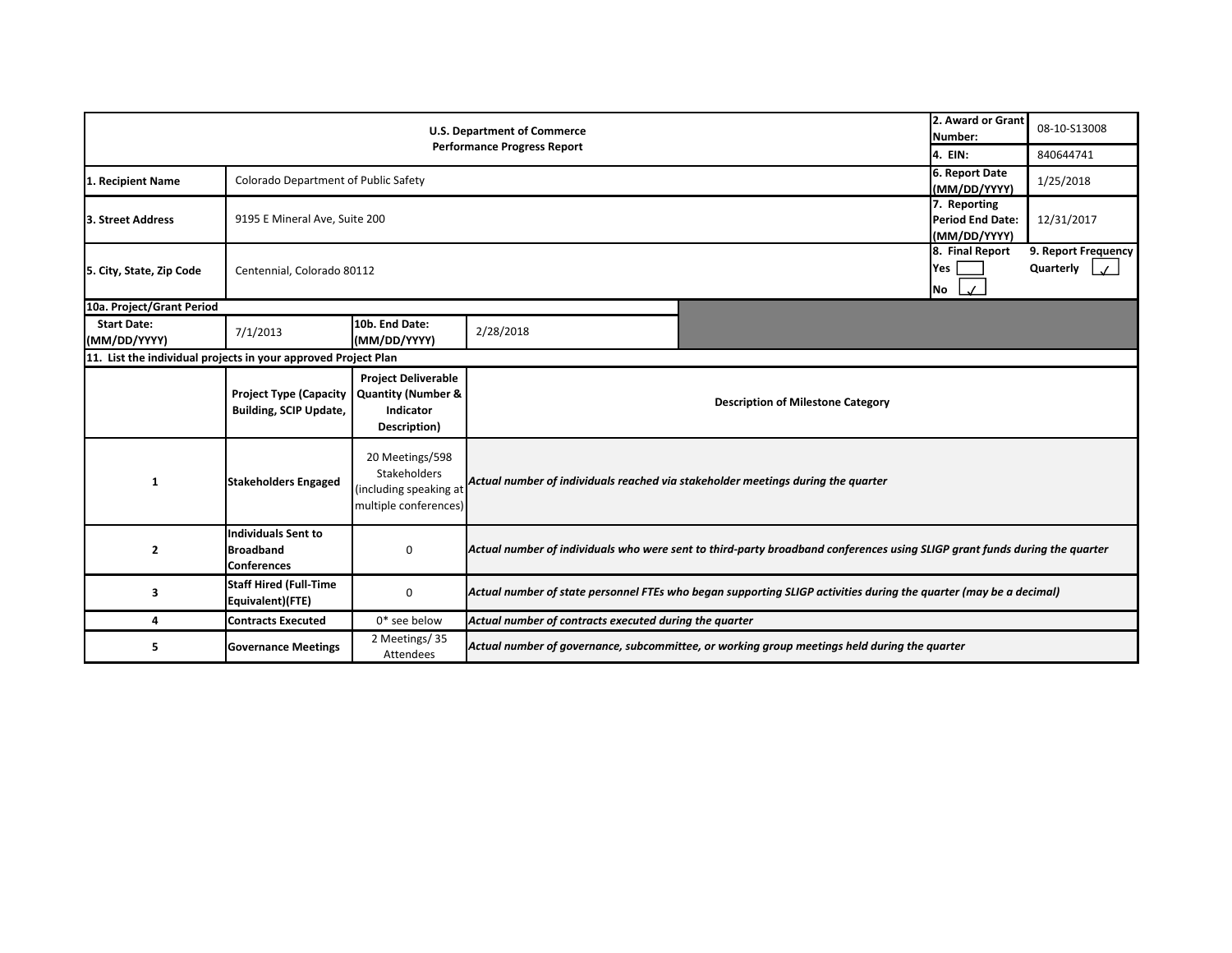| 6  | <b>Education and</b><br><b>Outreach Materials</b><br><b>Distributed</b> | 1 newsletter to 1962<br>recipients, 833<br>YouTube Views/5,727<br>Min Watched, 167<br>Cumulative Facebook<br>Likes, 1,188 Twitter<br>Cumulative<br>Followers/6 Tweets,<br>31 Media Mentions,<br>1152 Website<br>Visitors, (see #6<br>below for add'l stats) | Actual volume of materials distributed (inclusive of paper and electronic materials) plus hits to any website or social media<br>account supported by SLIGP during the quarter |
|----|-------------------------------------------------------------------------|-------------------------------------------------------------------------------------------------------------------------------------------------------------------------------------------------------------------------------------------------------------|--------------------------------------------------------------------------------------------------------------------------------------------------------------------------------|
| 7  | Subrecipient<br><b>Agreements Executed</b>                              | $\mathbf 0$                                                                                                                                                                                                                                                 | Actual number of agreements executed during the quarter                                                                                                                        |
| 8  | <b>Phase 2 - Coverage</b>                                               | Stage 5                                                                                                                                                                                                                                                     |                                                                                                                                                                                |
| 9  | Phase 2 - Users and<br><b>Their Operational Areas</b>                   | Stage 5                                                                                                                                                                                                                                                     | For each Phase 2 milestone category, please provide the status of the activity during the quarter:<br><b>Stage 1 - Process Development</b>                                     |
| 10 | Phase 2 - Capacity<br><b>Planning</b>                                   | Stage 5                                                                                                                                                                                                                                                     | <b>Stage 2 - Data Collection in Progress</b><br><b>Stage 3 - Collection Complete; Analyzing/Aggregating Data</b>                                                               |
| 11 | Phase 2 - Current<br>Providers/<br>Procurement                          | Stage 5                                                                                                                                                                                                                                                     | <b>Stage 4 - Data Submitted to FirstNet</b><br><b>Stage 5 - Continued/Iterative Data Collection</b><br>Stage 6 - Submitted Iterative Data to FirstNet                          |
| 12 | Phase 2 - State Plan<br><b>Decision</b>                                 | Stage 1                                                                                                                                                                                                                                                     |                                                                                                                                                                                |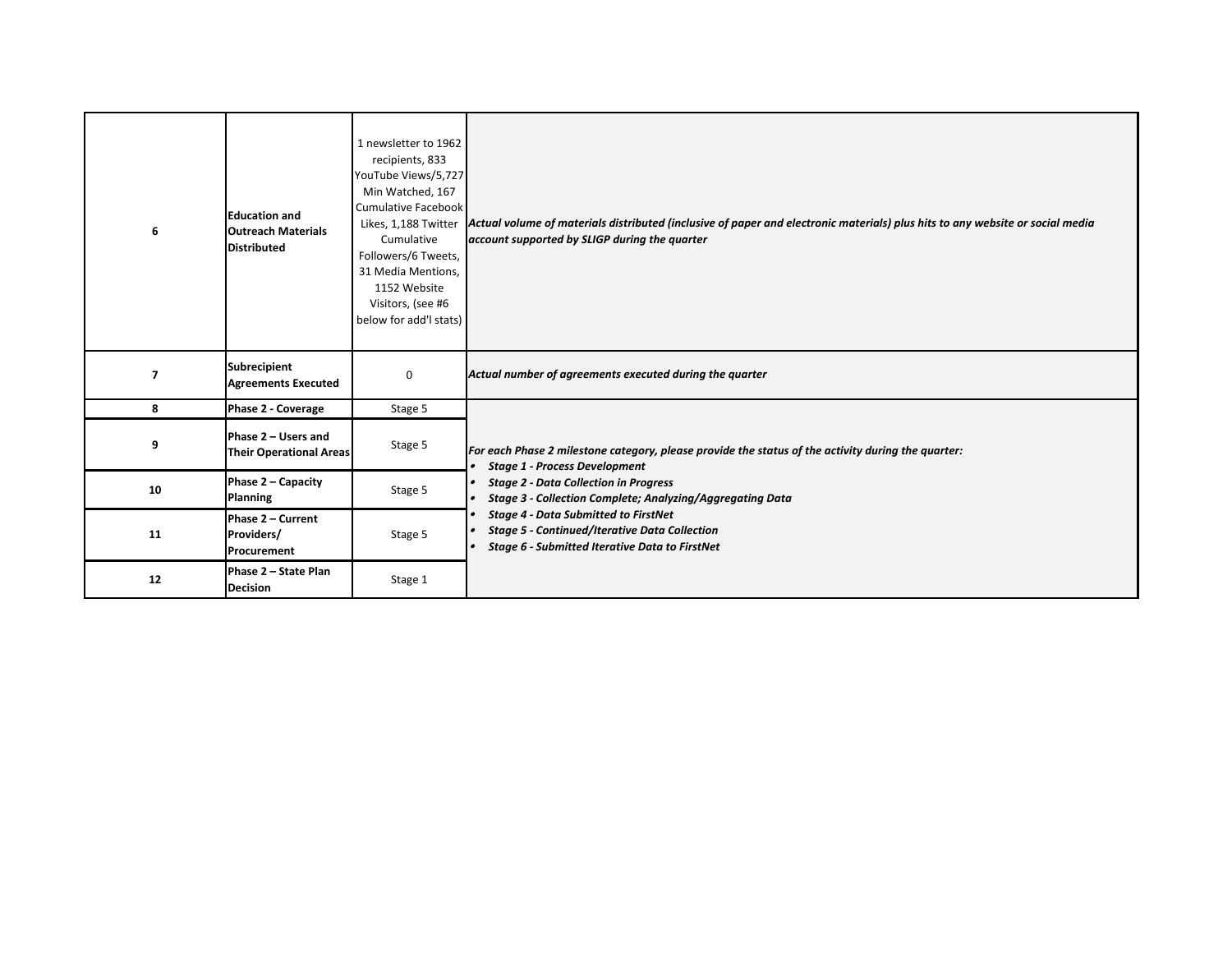**11a. Describe your progress meeting each major activity/milestone approved in the Baseline Report for this project; any challenges or obstacles encountered and mitigation strategies you have employed; planned major activities for the next quarter; and any additional project milestones or information.** 

1/The FNC Program Staff, SPOC and/or FirstNet Colorado Governing Body (FNCGB) members presented/participated at the following meetings/web presentations during the quarter (October ‐ December 2017). A sampling of presentations from these and previous events can be found at: http://firstnetcolorado.state.co.us/resources/presentations: Regional Stakeholder Roadshows in Rifle, Denver, Ft. Morgan, South Fork and via a webinar, FNCGB/AT&T Potential New Sites, multiple FNCGB Governance Conversations re: Opt-In/Opt-Out, 2 LTE Overview and Training sessions, State Plan Portal (SPP) and Governing Board Meeting, OH Public Safety Broadband (PSBN) Conference, Colorado Communications and Utility Alliance conference, and Hinsdale County Board of County Commissioners.

5/October ‐ December 2017 FirstNet Colorado Governing Board (FNCGB) meetings (29 total attendees/2 meetings not including SPOC and program staff) were held with the Colorado members, FirstNet staff and other stakeholders in person and via Web/Conference Bridge.

6/The SPOC and FNC Program Staff successfully held several engaging meeting with stakeholders with secured portal access and FN and AT&T discussing the details of the state plan. This allowed stakeholders to better understand the FN/AT&T offering in the state plan. The SPOC and FNC Program Staff participated in each quarterly FirstNet SPOC call, calls with the FirstNet Region VIII lead, the WestNet bi‐weekly call and attended the FirstNet Board and Special Board Meetings via web session. Staff provides monthly programmatic updates (in person whenever possible) to all of the major Land Mobile Radio and Public Safety Communications stakeholder groups (e.g., Consolidated Communications Network of Colorado (CCNC), Rocky Mountain Harris Users Group, Public Safety Communications Subcommittee (PSCS), Dept of Homeland Security and Emergency Mgmt All Hazards Region/Homeland Security Coordinators Meeting, the Homeland Security Advisory Council, the local NENA/APCO chapter, and the 911 PUC Task Force. FNC Program Staff also participates, when available at the PSCR User Experience Working Group, and various NPSTC Broadband Working Groups on Emerging Technologies, Unmanned Aerial Systems (UAS)/Robotics, Deployables, LMR to LTE Integration, Internet of Things, and the FEMA Regional Emergency Communications Coordination Working Group (RECCWG) calls for Region 8 to provide regular programmatic updates. Program staff continues to chair the NPSTC Broadband Emerging Technologies Working Group and now chairs the NPSTC Technology and Broadband Committee.

Internally, Staff efforts for the quarter included working on the following: FirstNet Colorado branding, marketing, website (www.firstnetcolorado.org), blogger (https://firstnetcoloradoblog.blogspot.com/), outreach planning, and newsletter publications. The Media Mentions: 31 – Staff published 0 articles in the quarter. See other Q4 stats below.

Note, we failed report in Q3 that the Signals Analytics deliverables were realigned to better support the analysis needed for the Governor's decision. The contract value remained the same, \$594,750.

|   |               | <b>Website Sessions</b> | <b>Website Users</b><br>(% of New Users) | <b>Website Page</b><br><b>Views</b> | <b>Newsletter Recipients</b> | Email<br><b>Newslette</b><br>r Open<br>Rate (%) | Media<br><b>Mentions</b> | <b>Twitter Followers</b><br>(Cumulative<br>Total)/Tweets | <b>Facebook Likes</b><br>(*note this is now<br>counted<br>cumulatively) | YouTube<br><b>Views/Minutes</b><br>Watched |
|---|---------------|-------------------------|------------------------------------------|-------------------------------------|------------------------------|-------------------------------------------------|--------------------------|----------------------------------------------------------|-------------------------------------------------------------------------|--------------------------------------------|
|   | October 2017  | 565                     | 466 (76.99%)                             | 1,088                               | 1962                         | 27.10%                                          |                          | 1,174 and 5                                              | 164                                                                     | 387 views/ 3349 min                        |
|   | November 2017 | 290                     | 202 (57.24%)                             | 632                                 | 0                            | 0.00%                                           | 11                       | $1,183$ and $0$                                          | 167                                                                     | 334 views/ 1959 min                        |
| . | December 2017 | 297                     | 238 (70.37%)                             | 666                                 | 0                            | 0.00%                                           | 19                       | 1,188 and 1                                              | 167                                                                     | 112 views/419 min                          |

8 – 12/ There was no data collection information that would have provided additional value to FirstNet.

**11b. If the project team anticipates requesting any changes to the approved Baseline Report in the next quarter, describe those below. Note that any substantive changes to the Baseline Report must be approved by the Department of Commerce before implementation.** 

N/A

**11c. Provide any other information that would be useful to NTIA as it assesses this project's progress.** 

N/A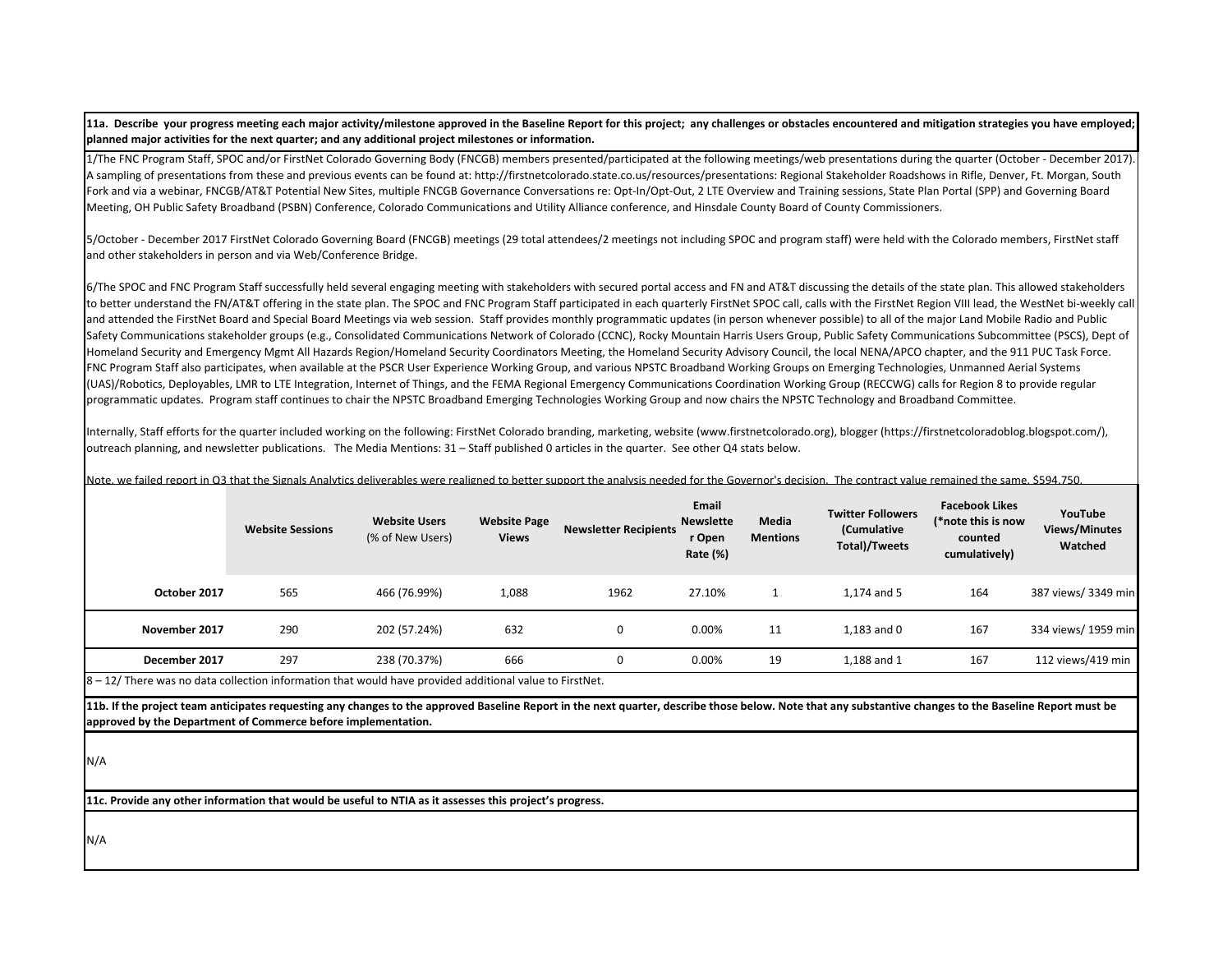**11d. Describe any success stories or best practices you have identified. Please be as specific as possible.**

Colorado held 5 Regional Road Show events across the State to review final public state plan and allow for questions and feedback for the FNCGB's final recommendation to the Governor.

**12. Personnel** 

**12a. If the project is not fully staffed, describe how any lack of staffing may impact the project's time line and when the project will be fully staffed.**

| 12b. Staffing Table - Please include all staff that have contributed time to the project. Please do not remove individuals from this table. |                                                                           |                                                                                             |                                                                                                                                                           |                                                                                                                                                      |                                                                                            |                   |                                |                                                | Change                                          |  |  |
|---------------------------------------------------------------------------------------------------------------------------------------------|---------------------------------------------------------------------------|---------------------------------------------------------------------------------------------|-----------------------------------------------------------------------------------------------------------------------------------------------------------|------------------------------------------------------------------------------------------------------------------------------------------------------|--------------------------------------------------------------------------------------------|-------------------|--------------------------------|------------------------------------------------|-------------------------------------------------|--|--|
| <b>Job Title</b>                                                                                                                            | FTE%                                                                      |                                                                                             | Project (s) Assigned<br>Effective 12/1/15, the employee filling the Public Safety Broadband Program Manager position was hired in by OIT as the Broadband |                                                                                                                                                      |                                                                                            |                   |                                |                                                |                                                 |  |  |
|                                                                                                                                             |                                                                           |                                                                                             |                                                                                                                                                           | Implementation Manager, a general funded position. This position will be responsible for all duties previously managed by the Public effort modified |                                                                                            |                   |                                |                                                | Title and level of                              |  |  |
| Public Safety Broadband                                                                                                                     |                                                                           |                                                                                             |                                                                                                                                                           | Safety Broadband Program Manager, however those duties will no longer be funded by SLIGP.                                                            |                                                                                            |                   |                                |                                                | based on approved                               |  |  |
| Program Manager                                                                                                                             | 0                                                                         |                                                                                             | grant modification.                                                                                                                                       |                                                                                                                                                      |                                                                                            |                   |                                |                                                |                                                 |  |  |
|                                                                                                                                             |                                                                           |                                                                                             | Provide support for SLIGP outreach activities                                                                                                             |                                                                                                                                                      |                                                                                            |                   |                                |                                                |                                                 |  |  |
|                                                                                                                                             |                                                                           |                                                                                             |                                                                                                                                                           |                                                                                                                                                      |                                                                                            |                   |                                |                                                | effort modified                                 |  |  |
| <b>Outreach and Education</b>                                                                                                               |                                                                           |                                                                                             | based on approved                                                                                                                                         |                                                                                                                                                      |                                                                                            |                   |                                |                                                |                                                 |  |  |
| Manager                                                                                                                                     | $\mathbf{1}$                                                              |                                                                                             |                                                                                                                                                           |                                                                                                                                                      |                                                                                            |                   |                                |                                                | grant modification.                             |  |  |
|                                                                                                                                             |                                                                           |                                                                                             |                                                                                                                                                           | Provide support for SLIGP program, education and outreach activities                                                                                 |                                                                                            |                   |                                |                                                | Title and level of                              |  |  |
|                                                                                                                                             |                                                                           |                                                                                             |                                                                                                                                                           |                                                                                                                                                      |                                                                                            |                   |                                |                                                | effort modified                                 |  |  |
|                                                                                                                                             |                                                                           |                                                                                             |                                                                                                                                                           |                                                                                                                                                      |                                                                                            |                   |                                |                                                | based on approved                               |  |  |
| <b>Project Coordinator</b>                                                                                                                  | 1                                                                         |                                                                                             |                                                                                                                                                           |                                                                                                                                                      |                                                                                            |                   |                                |                                                | grant modification.                             |  |  |
| <b>Grant Program Manager</b>                                                                                                                | 0.2                                                                       |                                                                                             |                                                                                                                                                           | Provide support for grant management and reporting requirements                                                                                      |                                                                                            |                   |                                |                                                | None                                            |  |  |
| <b>Grant Analyst</b>                                                                                                                        | 0.2                                                                       |                                                                                             |                                                                                                                                                           | Provide support for grant management and reporting requirements                                                                                      |                                                                                            |                   |                                |                                                | None                                            |  |  |
| <b>Grant Accountant</b>                                                                                                                     | 0.2                                                                       |                                                                                             | Provide support for budget management and reporting requirements<br>None                                                                                  |                                                                                                                                                      |                                                                                            |                   |                                |                                                |                                                 |  |  |
| <b>Administrative Support</b>                                                                                                               | $\mathbf 0$                                                               |                                                                                             | Provide administrative support for grant management, governance meetings, and outreach activities<br>Position removed                                     |                                                                                                                                                      |                                                                                            |                   |                                |                                                |                                                 |  |  |
| 13. Subcontracts (Vendors and/or Subrecipients)                                                                                             |                                                                           |                                                                                             |                                                                                                                                                           |                                                                                                                                                      |                                                                                            |                   |                                |                                                |                                                 |  |  |
| 13a. Subcontracts Table - Include all subcontractors. The totals from this table must equal the "Subcontracts Total" in Question 14f.       |                                                                           |                                                                                             |                                                                                                                                                           |                                                                                                                                                      |                                                                                            |                   |                                |                                                |                                                 |  |  |
| Name                                                                                                                                        |                                                                           | <b>Subcontract Purpose</b>                                                                  | <b>Type</b><br>(Vendor/Subrec.)                                                                                                                           | RFP/RFQ Issued (Y/N) Executed                                                                                                                        | Contract<br>(Y/N)                                                                          | <b>Start Date</b> | <b>End Date</b>                | <b>Total Federal</b><br><b>Funds Allocated</b> | <b>Total Matching</b><br><b>Funds Allocated</b> |  |  |
| Signals Analytics, LLC                                                                                                                      | RFP/Public Notice response assistance                                     | Subcontracts: Technical Support-MOUs, Data<br>Collection, Coverage Objectives, Training and | Vendor                                                                                                                                                    | Υ                                                                                                                                                    | Y                                                                                          | 6/3/2015          | extended through<br>12/31/2017 | increased to<br>\$594,750                      | \$0.00                                          |  |  |
| Kissinger & Fellman, PC                                                                                                                     | with state, municipal, county and private<br>related to legal/MOU efforts | Legal/MOU Subcontracts: Costs associated<br>(outside) legal expertise on specific issues    | Vendor/State and<br>Local<br>Government                                                                                                                   | N/ RFP/RFQ not<br>required                                                                                                                           | Y/New PO<br>was<br>issued on<br>6/28/17<br>for an<br>additional<br>\$30,000 in<br>services | 9/27/2016         | extended through<br>12/31/2017 | \$180,000.00                                   | \$0.00                                          |  |  |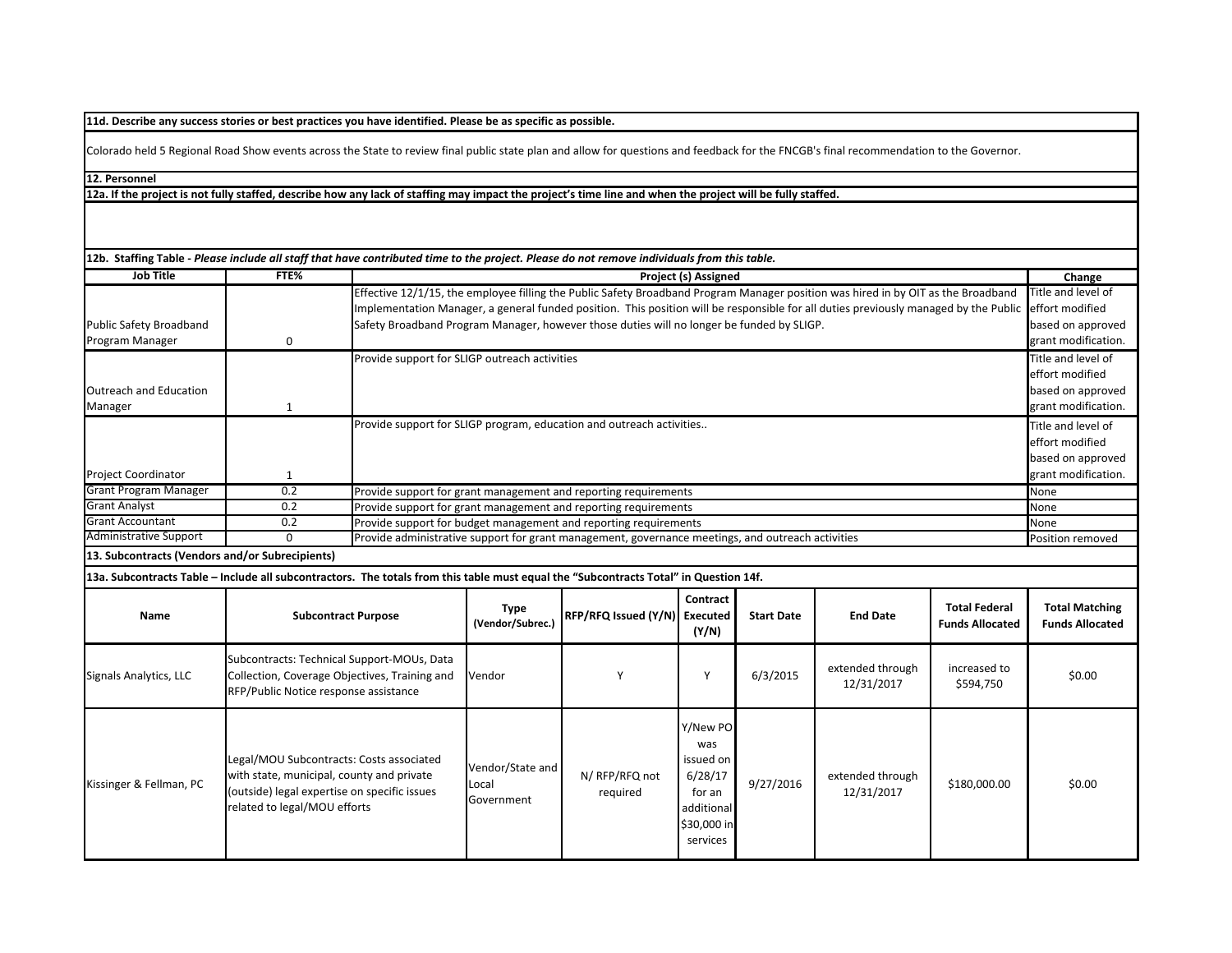| TBD                                                                 | A/V, Graphics and Production Services<br>associated with development of videos,<br>website or other marketing graphics/materials Vendor/State<br>and other production costs associated with the Government<br>education and outreach element of the<br>program.                                                                                                                                                                                                                                                      |                       | N                                                | N                                                                                                                   | <b>TBD</b> | TBD       | \$30,000.00  | \$0.00 |  |
|---------------------------------------------------------------------|----------------------------------------------------------------------------------------------------------------------------------------------------------------------------------------------------------------------------------------------------------------------------------------------------------------------------------------------------------------------------------------------------------------------------------------------------------------------------------------------------------------------|-----------------------|--------------------------------------------------|---------------------------------------------------------------------------------------------------------------------|------------|-----------|--------------|--------|--|
| <b>Texas A&amp;M Engineering</b><br><b>Extension Service (TEEX)</b> | Training Services/costs associated with<br>development of on-line training programs and<br>materials to enable training of local, tribal, and<br>state stakeholders on LTE technology. - This<br>PO has ended and project is complete.                                                                                                                                                                                                                                                                               | Vendor/Governm<br>ent | N/ RFP/RFQ not<br>required                       | Y/ PO was<br>issued<br>because<br>cost was<br>under<br>\$25000,<br>no other<br>procurem<br>ent<br>vehicle<br>needed | 12/1/2015  | 8/31/2016 | \$20,000.00  | \$0.00 |  |
| <b>TBD</b>                                                          | General Contractual Services for data<br>collection and analysis based on future<br>requirements set out by FirstNet or NTIA. See<br>above - the Signals Analytics contract was<br>amended, value increased and extended<br>through 12/31/17.                                                                                                                                                                                                                                                                        | Vendor                | N                                                | ${\sf N}$                                                                                                           | <b>TBD</b> | TBD       | \$275,264.00 | \$0.00 |  |
| Covendis                                                            | Provide project coordination/administrative<br>support for SLIGP data collection activities,<br>governance meetings, and outreach activities.<br>New contractor position hired using state<br>contract through Covendis - May 4, 2015 -<br>February 3, 2016. If employee is successful, he Vendor<br>may be hired as an FTE through the State<br>funded by SLIGP until the end of the grant<br>period (12/31/17). Approved grant<br>modification request reflects funding this new<br>position through end of grant. |                       | <b>Bid Process</b><br>completed in April<br>2015 | PO<br>Executed                                                                                                      | 5/4/2015   | 2/3/2016  | \$57,855.00  | \$0.00 |  |
|                                                                     | 13b. Describe any challenges encountered with vendors and/or subrecipients.                                                                                                                                                                                                                                                                                                                                                                                                                                          |                       |                                                  |                                                                                                                     |            |           |              |        |  |
|                                                                     |                                                                                                                                                                                                                                                                                                                                                                                                                                                                                                                      |                       |                                                  |                                                                                                                     |            |           |              |        |  |